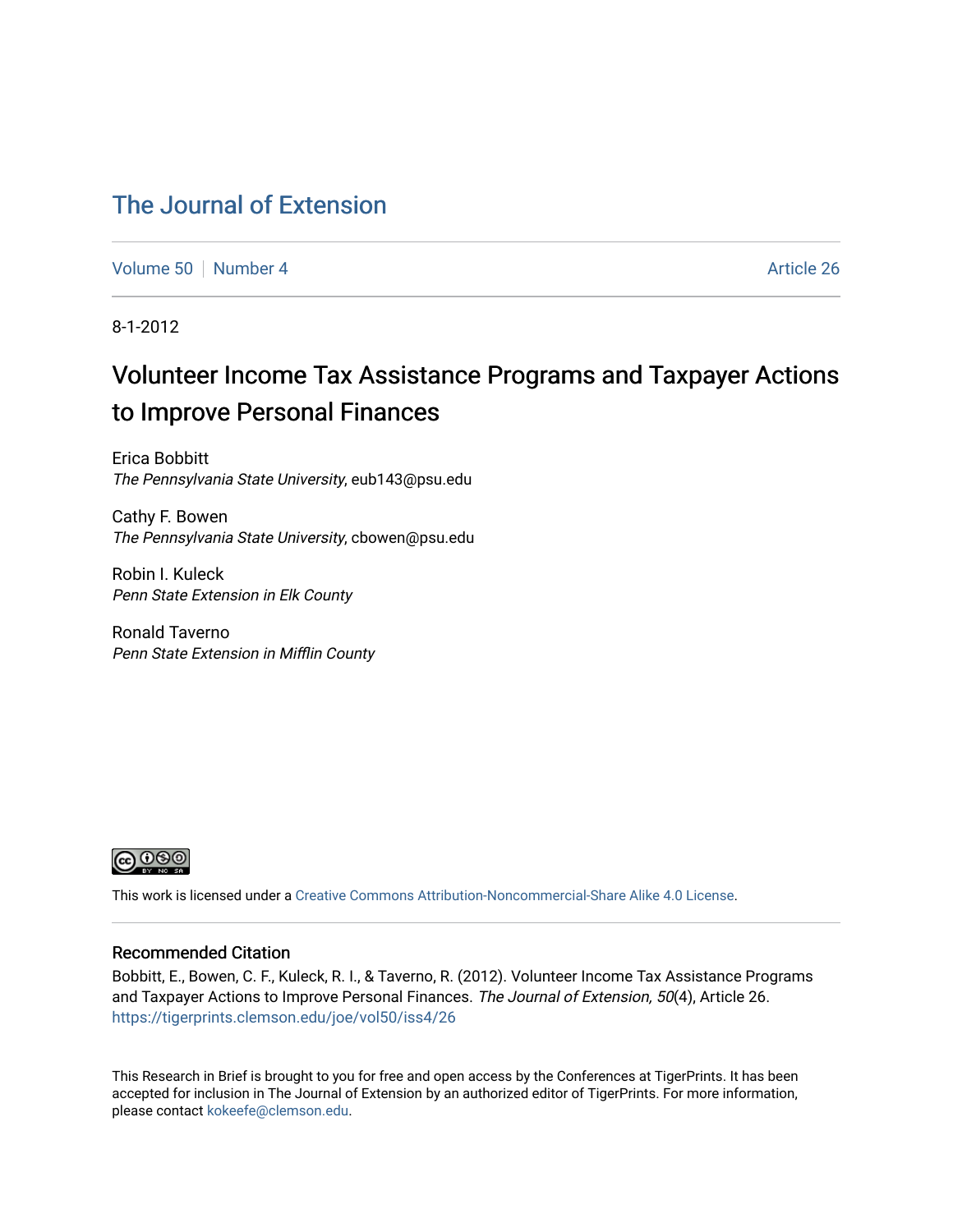

**August 2012 Volume 50 Number 4 Article Number 4 RIB9**

[Return to Current Issue](http://www.joe.org/joe/2012august/)

### **Volunteer Income Tax Assistance Programs and Taxpayer Actions to Improve Personal Finances**

#### **Erica Bobbitt**

Ph. D. Candidate Agricultural and Extension Education The Pennsylvania State University University Park, Pennsylvania [eub143@psu.edu](mailto:eub143@psu.edu)

### **Cathy F. Bowen**

Professor and Extension Specialist Agricultural and Extension Education The Pennsylvania State University University Park, Pennsylvania [cbowen@psu.edu](mailto:cbowen@psu.edu)

#### **Robin L Kuleck**

Former Extension Educator and County Extension Director Penn State Extension in Elk County

#### **Ronald Taverno**

Former Extension Educator Penn State Extension in Mifflin County

*Abstract: The income tax-filing process creates teachable moments for learning about taxes and other financial matters. Educators and volunteers from Penn State Cooperative Extension helped taxpayers file 2008 returns under Volunteer Income Tax Assistance Program (VITA). Nearly 600 filers (588) completed and simultaneously received educational information about managing personal finances. This article describes the actions taxpayers took to improve their financial stability. Nearly half (48.8%) of the filers believed their understanding of taxes had increased a lot since having their taxes prepared by Penn State Cooperative Extension. Implications for Extension educators and program benefits for taxpayers and volunteers are suggested.*

### **Introduction/Background**

The U. S. tax code is complicated, and many taxpayers must seek assistance from professionals to complete and file returns. The Internal Revenue Service (IRS) acknowledges the complexity of the ever-changing tax code and has instituted the Volunteer Income Tax Assistance (VITA) and the Tax Counseling for the Elderly (TCE) programs. Both programs target the most vulnerable taxpayers, i.e., those with low incomes and the elderly and are free for these audiences.

In 1969, when the IRS established VITA, the intent was to help taxpayers file tax returns. Also, as the shift from paper to electronic occurred, VITA programs played key roles in helping the IRS fulfill its electronic filing goals. Now, as the nation grapples with changes in financial markets and a public with a low personal finance aptitude (FINRA, 2010; Way & Holden, 2009), VITA programs are encouraged to provide financial education. Starting with the 2011 VITA grants program (inaugurated for the 2009-filing season), tax education and financial education were two of the three prongs important for VITA programs (Internal Revenue Service, 2011). The third prong was free federal tax return preparation.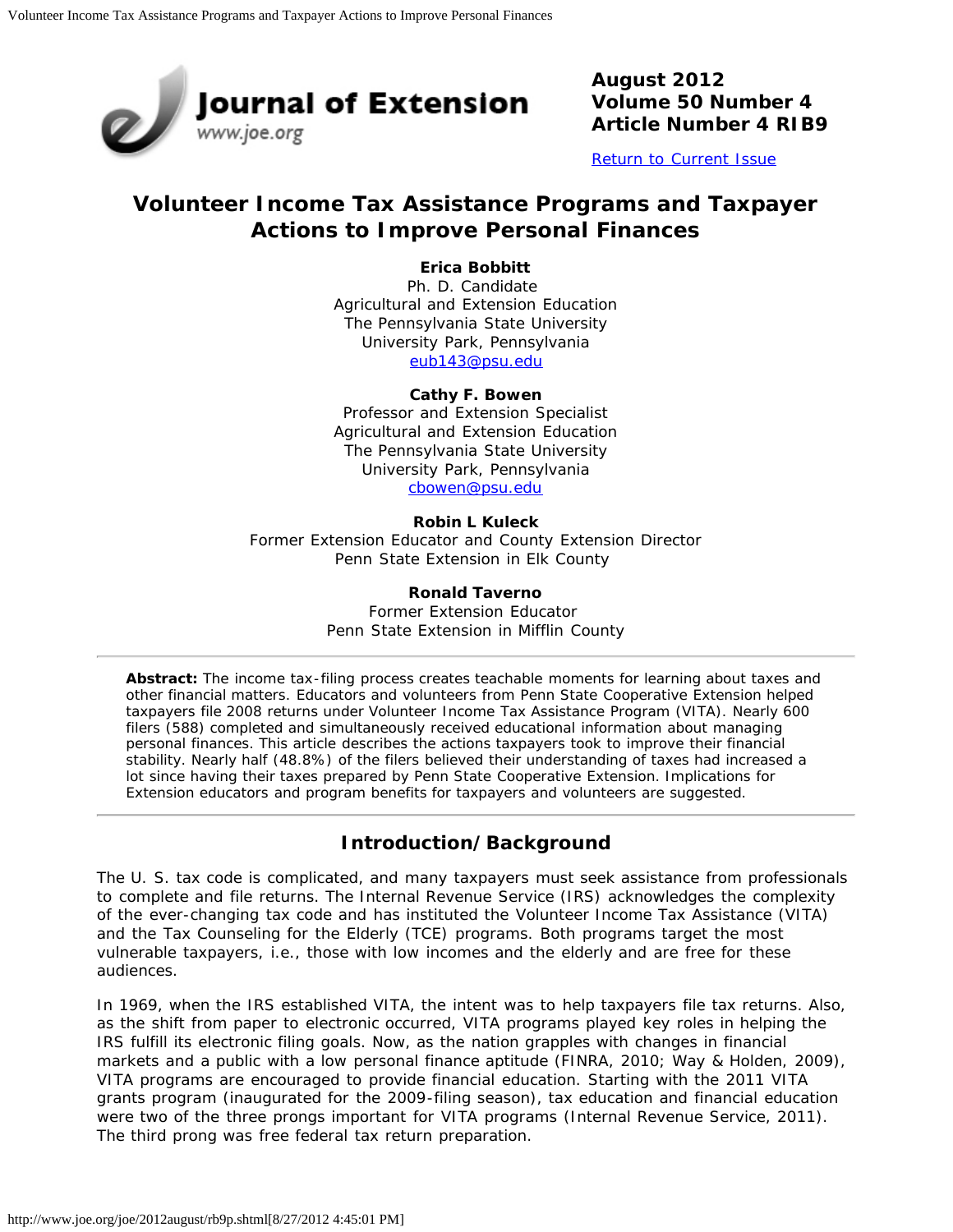Educators in various settings have long recognized the need for financial education among lowincome citizens. "Well-informed, financially educated consumers are better able to make good decisions for their families and thus are in a position to increase their economic security and well-being. Financially secure families are better able to contribute to vital, thriving communities and thereby further foster community economic development. Thus, financial education is important not only to individual households and families but to their communities as well" (Hilgert, Hogarth, & Beverly, 2003, p. 309).

Penn State Cooperative Extension educators viewed the VITA program as an opportunity to reach low-income taxpayers with financial information. In short, the tax preparation process was a teachable moment because the timing was right for these audiences to learn financial concepts. Such moments exist when the learner has a high interest, an immediate need, or a memorable emotion that is associated with the learning opportunity. One or more of these conditions increases the chance of new information being retained and used (Havighurst, 1953).

This article reports the results of a study undertaken to assess steps taken by these taxpayers to improve their financial stability and security.

### **Method**

Penn State Extension operated VITA programs in seven central Pennsylvania counties. Three educators served as site coordinators and supervised the site volunteers. Volunteer tax preparers were IRS-certified, indicating they had mastered taxes applicable to VITA taxpayers. VITA was available to any individual or household that met the 2008 Earned Income Tax Credit (EIC) income of \$42,000 or less. The EIC, established in 1975, is a federal anti-poverty program that provides refundable tax credits to low wage earners. Credits remaining after taxes owed are subtracted and refunded to taxpayers.

During the 2008 tax year filing season (1/1/2009 to 4/15/2009), 588 taxpayers sought assistance from Penn State Cooperative Extension VITA programs. The financial education messages provided were non-invasive. The preparers provided these taxpayers with a packet of fact sheets that covered the following topics:

- *Credit Cards, Privacy Matters and Identity Theft*
- *Free Credit Reports: It's a Matter of FACTA*
- *Thwarting Identity Theft*

The packet also included:

- The Free Annual Credit Report Request Form
- A preaddressed envelope to mail the Free Annual Credit Report Request Form
- A Form W-4 Federal Income Tax Withholding Form
- A Form W-5 Advanced Earned Income Tax Credit

In most cases, the packet was shared at the end of the filing process, and filers were encouraged to read the fact sheets. However, if large amounts of data needed to be entered or if more time was needed to resolve a return issue, the packet was shared earlier. Thus, the taxpayers could make productive use of their time and read the fact sheets while their returns were being completed. The packet's cover letter also contained the address for the Your Money Your Taxes website and the titles of the three fact sheets. Copies of IRS Publication 505 (*Tax Withholding and Estimated Taxes and Form*) were available at the sites. If appropriate, the taxpayers were encouraged to discuss adjusting tax withholdings with their employers.

In June 2009, the 588 taxpayers were mailed a letter requesting their participation in the study reported here. They were asked to complete a 10-item survey that included demographic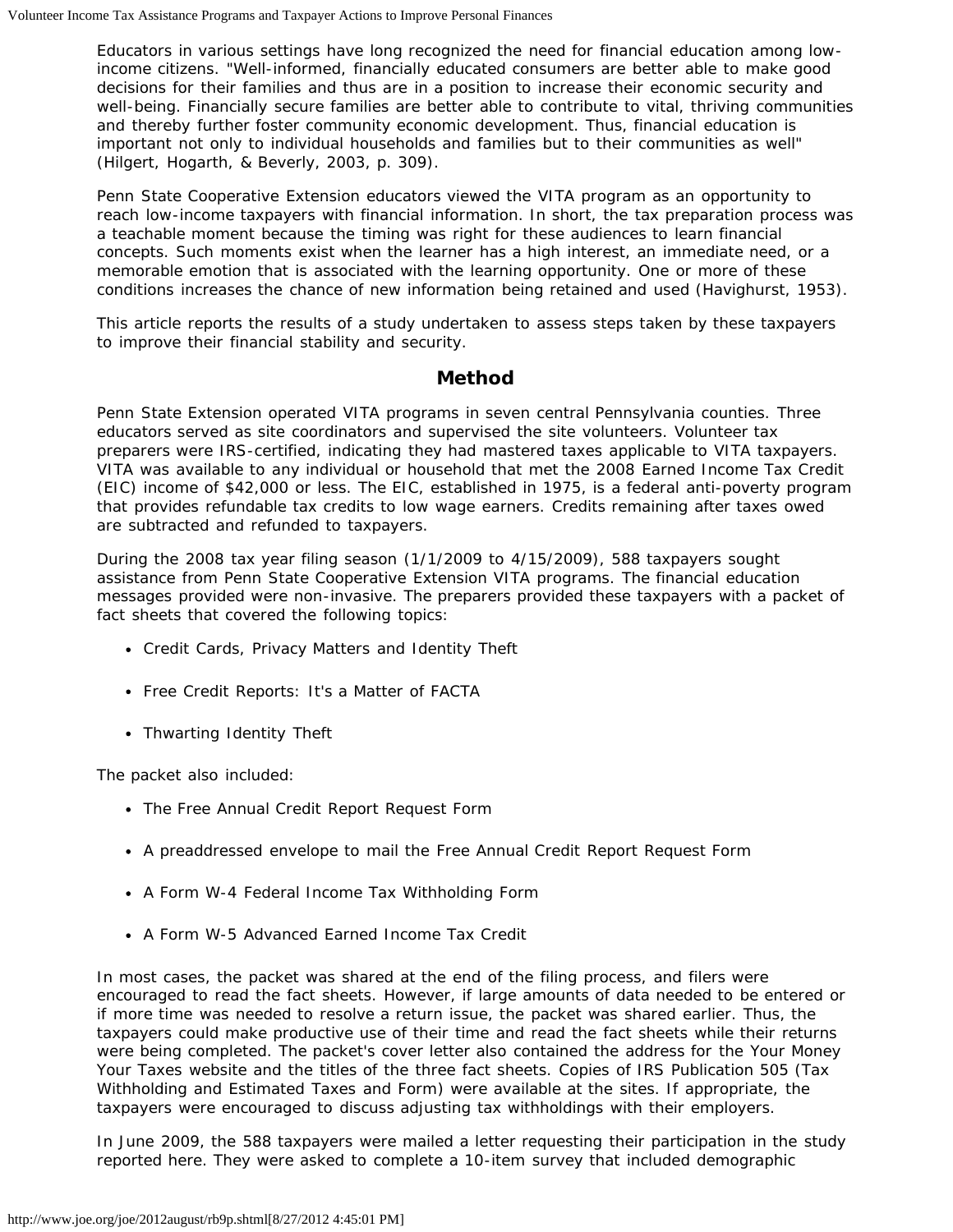questions and past year money practices. Of the 588 surveys that were mailed, 578 reached the filers (10 were undeliverable). Non-respondents were telephoned once and asked to return the survey. If no one answered, a voice message was left. One hundred ninety-five (195) taxpayers returned completed surveys (a 34% response rate).

In late July and early August of 2009, the 195 individuals who returned the survey were followed-up by telephone with an additional 12-item survey. They were questioned about refunds received, the receipt of educational information, and financial actions taken. Individuals not reached on the first call were telephoned up to two additional times. Eighty-two (42%) of the taxpayers completed the telephone follow-up.

### **Mailed Survey Findings**

The 195 participants were primarily Caucasian (87.6%), female (64.2%), and single (47.1%). Thirty percent were married, 16.8% widows, and 5.8% were heads of households. About onefourth (24.9%) were disabled or had at least one disabled household member. The highest level of education attained was high school or GED (40.7%), followed by some college or technical school (20.6%), and a 4-year degree (12.4%). Almost 10% reported completing less than a high school education.

Three-fourths (74.7%) had sought assistance from Penn State Cooperative Extension with their 2007 tax return, indicating that most were repeat Extension clients.

To assess money management habits, the taxpayers were asked to identify uses of 2007 tax refunds (Table 1). The majority were savers (56.5%). Few had engaged in practices (using payday lenders, rent-to-own) cited in the literature as common among low-income unbanked households (Jackson, Costle, Karp, & Walters, 2010; Reddy, 2010).

| <b>Money Use</b>                                  | % $N = 146$ |
|---------------------------------------------------|-------------|
| Put money in a savings account                    | 56.5        |
| Put money in a retirement account                 | 18.3        |
| Used a money order to pay bills                   | 13.6        |
| Wired money to a friend or family member          | 5.2         |
| Used rent-to-own to obtain items (e.g. furniture) | 3.1         |
| Paid fees to cash checks                          | 2.1         |
| Used a payday loan or cash advance                | 0.5         |

**Table 1.** 2007 Uses of Tax Refund Money

### **Telephone Follow-Up Findings**

The 82 individuals who participated in the telephone follow-up revealed more details about their money habits. Nearly 71% had received a state and/or federal refund. Of the 60 taxpayers who answered the question about refunds and the EIC, 24 indicated that part of their refund was due to the EIC, but almost the same number did not know if the EIC was part of their refund. The remaining taxpayers (21.7%) did not receive a refund. Slightly over half (52.4%) were unemployed, and 24 of 37 who responded to a retirement plans question had not started or increased their contributions to an employer-provided retirement plan.

Some of these 82 taxpayers had taken steps to improve their financial stability, but more than half (47) indicated that they had not received any educational information during the tax-filing process. Of the 35 who recalled receiving educational information:

30 had read the personal finance fact sheets provided at the VITA sites;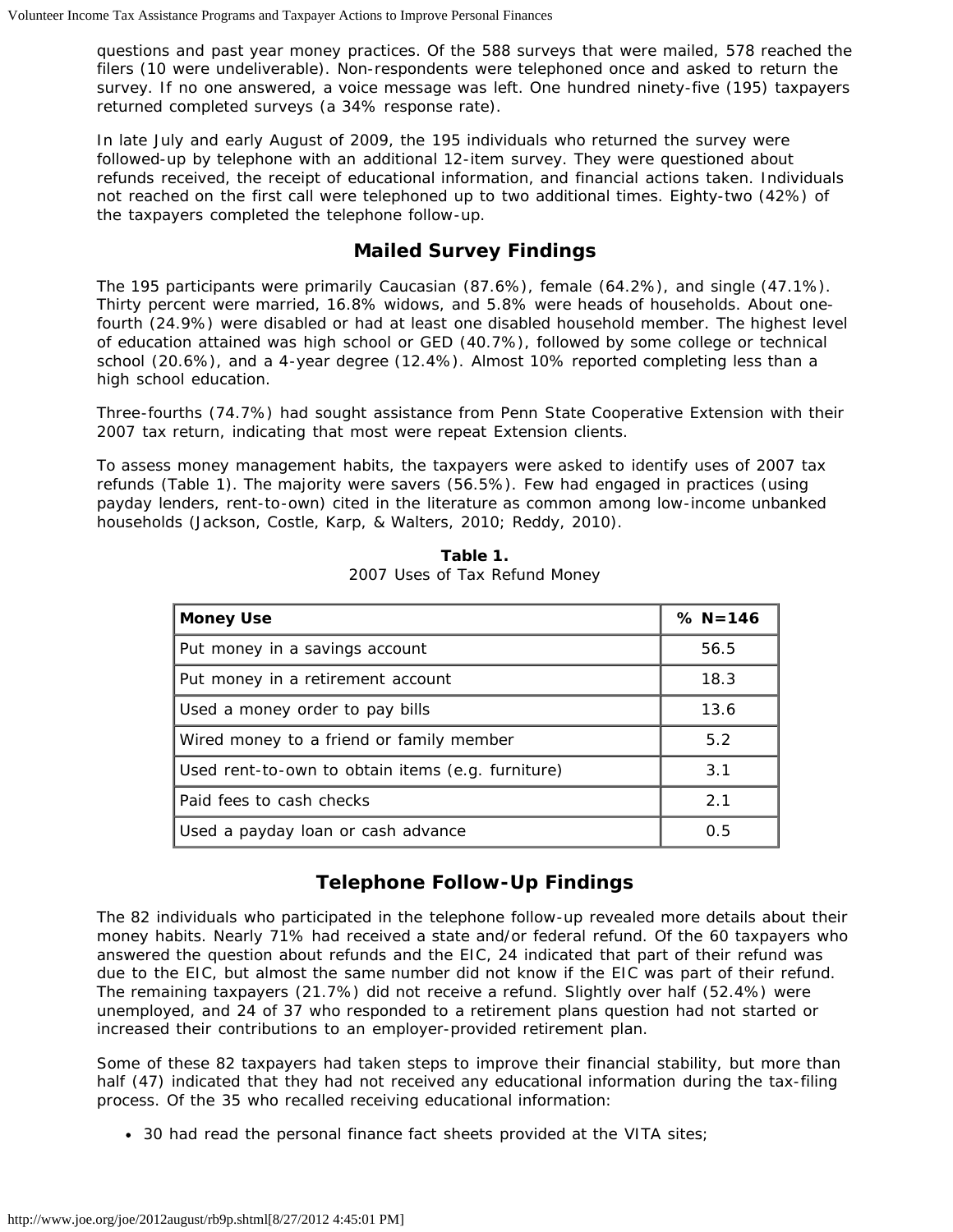- 27 had opted out of receiving pre-approved credit card offers and had used at least one identity theft prevention strategy;
- 24 had placed their names on the Do Not Call Registry;
- 18 had removed their names from junk mail lists; and
- 17 had started to save for or increased the amount saved for emergencies or other goals (Table 2).

#### **Table 2.**

Financial Actions of Telephone Follow-Up Taxpayers

| <b>Financial Actions</b>                                                     | $N = 35$      | $\%$ |
|------------------------------------------------------------------------------|---------------|------|
| Read fact sheets provided at the VITA site                                   | 30            | 85.7 |
| Opted out of pre-approved credit card offers                                 | 27            | 77.1 |
| Used at least one identity theft prevention strategy                         | 27            | 77.1 |
| Added name to the Do Not Call Registry                                       | 24            | 68.6 |
| Removed name from junk mail lists                                            | 18            | 51.4 |
| Started or increased money saved for emergencies or other<br>financial goals | 17            | 48.6 |
| Requested a free credit report                                               | 9             | 25.7 |
| Visited Your Money Your Taxes website                                        | $\mathcal{P}$ | 5.1  |

Most of these taxpayers (94.3%) had not visited the *Your Money Your Taxes* website and twothirds (68.6%) had not requested a free copy of their credit reports. Also, almost 82% had not adjusted their W-4 withholdings. However, nearly half (48.8%) did indicate that their understanding of their tax situation had improved since coming to Penn State Cooperative Extension for assistance.

### **Conclusions/Discussion**

The majority of 195 taxpayers (51%) responding to the mailed survey had low educational attainment (high school or less), were female, and Caucasian. In contrast to the findings by Linnenbrink, Koonce, Mauldin, Rupured, and Schlanger (2008), the taxpayers in the study had used banks, credit unions, and direct deposit. About 71% had received paychecks or retirement income via direct deposit. Having an account with a bank or credit union may explain why more than half (56.5%) had saved money via a savings account in 2007.

Fewer than half who responded to the mailed survey also completed the telephone follow-up (82 of 195). Actions taken by taxpayers required minimal time commitment but are important steps to improving financial stability. Fifty percent or more of the telephone respondents had taken financial actions. They had read the fact sheets, opted out of pre-approved credit card offers, took steps to prevent identity theft, and registered on the Do Not Call Registry. About 49% had started to save for emergencies or other financial goals, and nearly 50% knew more about their income tax situation after seeking assistance from the Pennsylvania VITA sites.

Gaining the confidence and courage to learn about taxes is no small task. Millions of workers perform their jobs each year but remain clueless about how the U. S. income tax system works. Increasing taxpayers' knowledge and confidence about taxes may be the catalyst for them to make decisions that positively affect their tax bill. Also, taking small steps (e.g., saving for goals) can improve both financial stability and feelings of empowerment.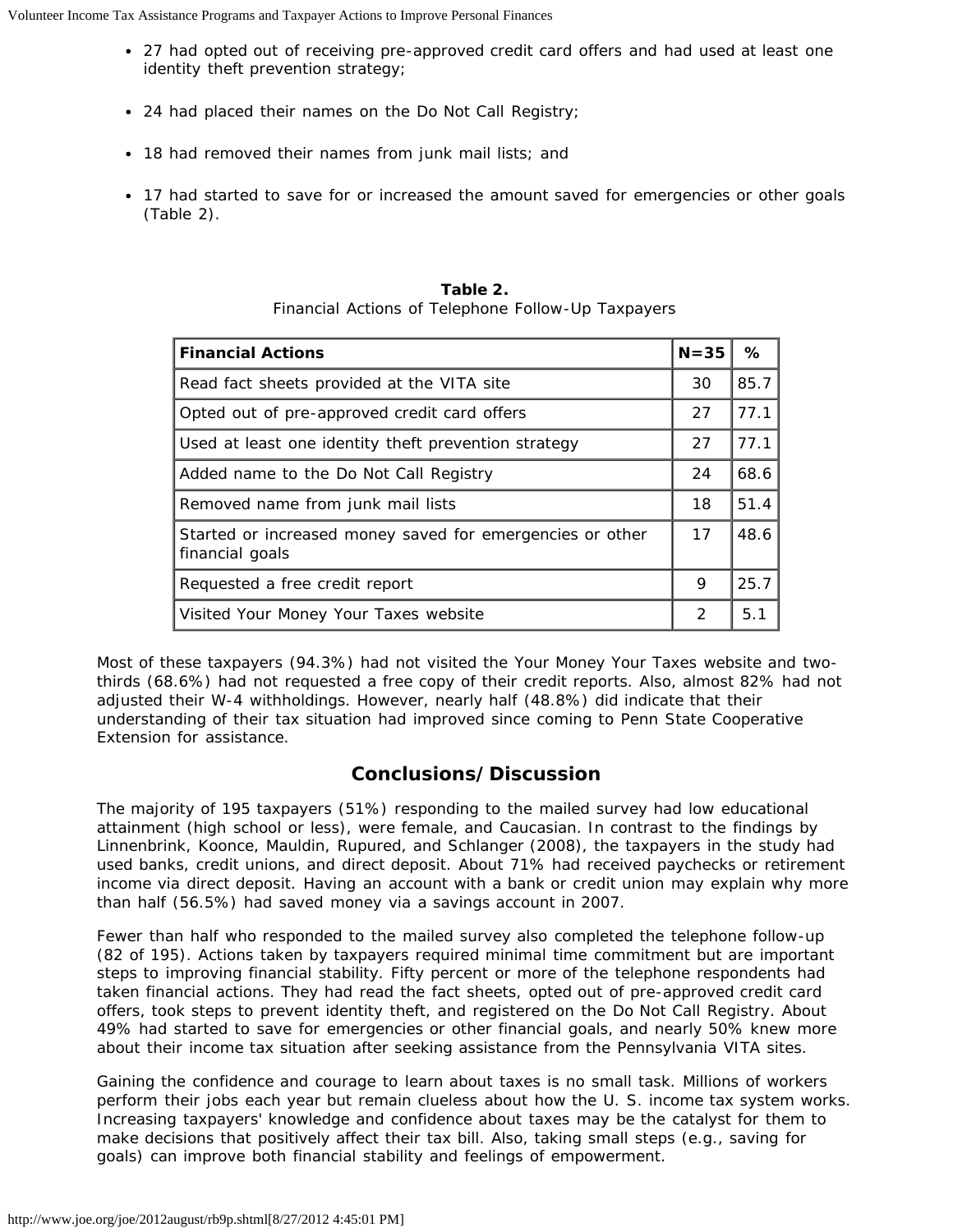These taxpayers typically did not visit the Your Money Your Taxes (YMYT) website, adjust tax withholdings, or request copies of their credit reports. Perhaps they did not read the cover letter with the website address or have Internet access. Some low-wage workers claim they "can't save money" and use over-withheld taxes as forced savings and the IRS as a bank. Also, they may not have needed to adjust their withholdings. These taxpayers may not have been credit users or did not have access to credit and thereby had no need to request a copy of their free credit report. In addition, those with low educational attainment may not have felt comfortable requesting a copy of their credit reports.

### **Implications for Practice**

Results from the study reported here and those of Collins (2010) indicate that the tax-filing season is a teachable moment to reach taxpayers with financial information and help filers understand the basics about taxes. Also, the filing process is a mystery to many adults who are relieved to have their tax returns completed. Therefore, focusing on one or two financial education topics per filing season might be a better approach to relay educational messages and lead to a higher take-up or use rate. Psychologists have theorized that when presented with too many options, consumers do nothing (Schwartz, 2004). Results from studies involving participation in 401(k) plans revealed that participation increased as the number of choices employees had decreased (Sethi-lyengar, Huberman, & Jiang, 2004).

To ensure that taxpayers receive the intended educational messages, it may be best to provide the message on a one-page handout as part of the check in process as they wait to process their returns. Preparers should also remind taxpayers of this message as they end the filing process.

Hilgert, Hogarth, and Beverly (2003) indicate that education may require a combination of information, skill building, and motivation to achieve the desired behavioral changes. Extension educators and volunteers who help low income families complete tax returns are in positions to influence taxpayers' financial knowledge and behavior. They have the benefit of providing educational information with no caveats (i.e., products to buy). They are trusted members of the communities where they work and collaborate with others to reach learners. Learners' trust of educators has been documented as a key variable to getting low-income individuals to use new educational information and become empowered to control what they can (Hogarth & Swanson, 1995).

VITA programs located on university campuses are ideal service learning opportunities for the next generation of tax preparers. Accounting and law students who serve as volunteers contribute to local communities as they put classroom theory into practice. These students also become familiar with Extension and may be in positions to alert others to this resource.

### **References**

Collins, J. M. (2010). *Tax time as a teachable moment: Assessing the opportunities for financial education linked to community-based tax preparation*. Family Financial Education Issue Brief. University of Wisconsin-Extension. Retrieved from: <http://fyi.uwex.edu/financialseries/files/2010/01/Tax-Time-as-a-Teachable-Moment.pdf>

FINRA Investor Education Foundation. (2010). *FINRA Foundation releases nation's first state-bystate financial capability survey*. Retrieved from: <http://www.finra.org/Newsroom/NewsReleases/2010/P122538>.

Havighurst, R. (1953). *Human development and education*. Longmans, Greene & Co. New York.

Hilgert M. A., Hogarth, J. M., & Beverly, S. G. (July 2003). Household financial management: The connection between knowledge and behavior. *Federal Reserve Bulletin*, 309-321.

Hogarth, J. M., & Swanson, J. (1995). Using adult education principles in financial education for low income audiences. *Family Economics and Resource Management Biennial*, 1995.

Internal Revenue Service (Department of the Treasury). (2011) *Helping you help others: VITA grant program. 2011 Program Overview and Application Package*.